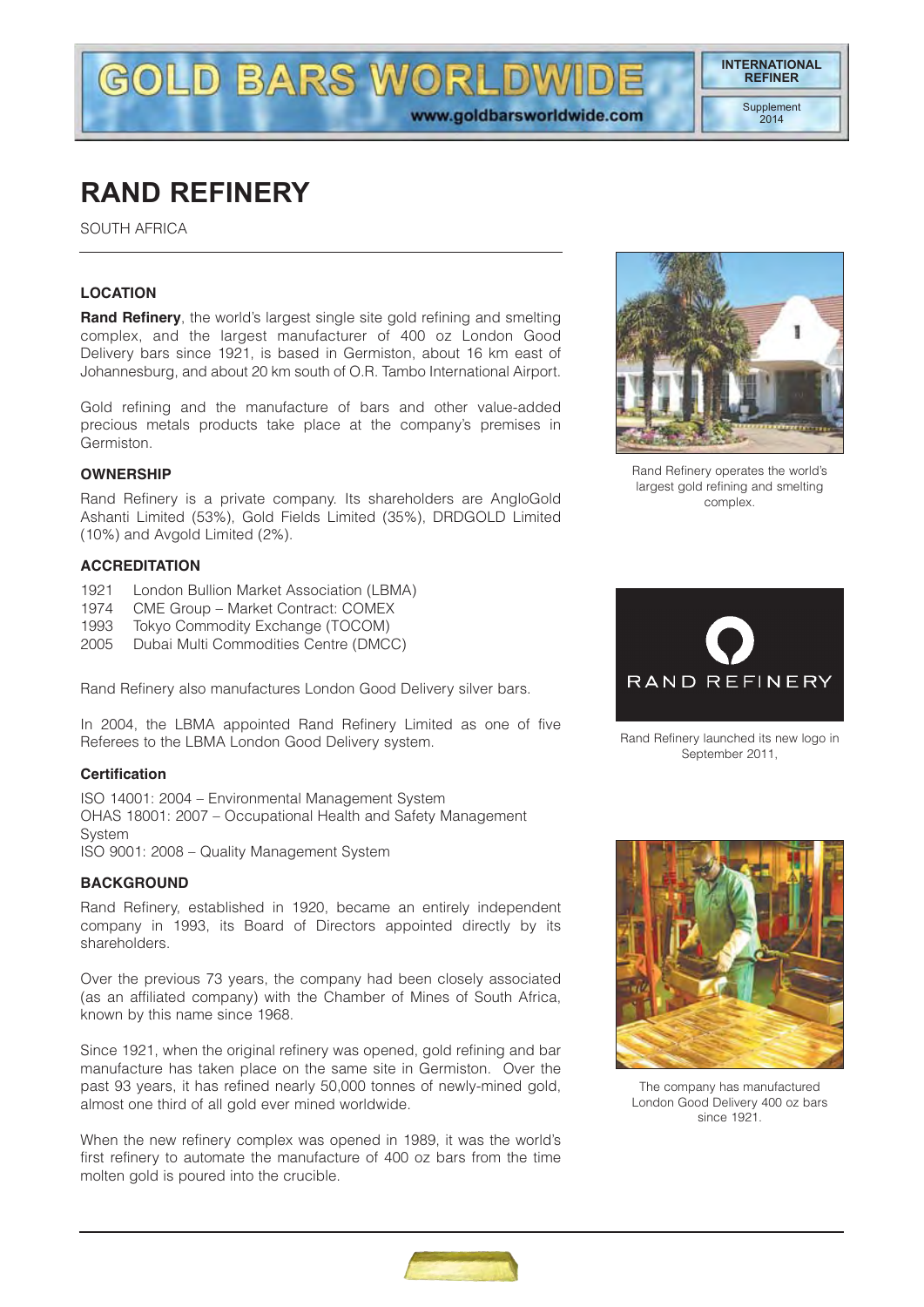Over the past decade, the company has expanded its range of goldrelated products and services.

In 1998, a new small bar production facility was established, as well as a high security gold transit vault at O.R. Tambo International Airport.

In 1999, a new service to supply semi-manufactured gold products for the jewellery manufacturing industry was initiated.

Since 2003, the company has provided premises in the Gold Zone, as well as precious metals, for the Intsika Skills Beneficiation project, which offers jewellery design and manufacturing training for formerly unemployed black women over an 18-month period.

In 2008, a project to install robots for the manufacture of 1000 g and 100 g bars was initiated. As robots can operate on a 24-hour continuous basis, the refinery's capacity to produce 1,000 bars per day was increased.

Since 2009, the company has also provided well-equipped workshops, equipment and precious metals in the Gold Zone for the Ekurhuleni Jewellery Project, which is a Small to Medium Manufacturing Enterprise/Black Economic Empowerment incubator for qualified emerging young black jewellery manufacturers.

In 2011, company established Rand Refinery Asia (Pte) Limited in Singapore as a trading office.

Since 1967, the company has also manufactured all blanks for the Krugerrand range of gold bullion coins, producing more than 56 million blanks (1,400 tonnes) to date. Since 1998, it has also been responsible for the marketing of Krugerrands worldwide, when it absorbed the responsibilities of International Gold Corporation, established as the gold marketing arm of the Chamber of Mines of South Africa in 1971.

Apart from gold, the company produces silver bars, also recovering platinum group metals from its refining processes

Number of employees: 513

# **GOLD SERVICES**

Rand Refinery focuses on:

- (1) Refining
- (2) Electrolytic refining
- (3) Smelting
- (4) Analytical services
- (5) Beneficiation
- (6) Vaulting services
- (7) Products for jewellery manufacturing and dental industries



Pouring molten gold.



The company has refined almost one third of all the gold ever mined.

![](_page_1_Picture_25.jpeg)

Rand Refinery refines around 75% of Africa's newly-mined gold doré.

![](_page_1_Picture_27.jpeg)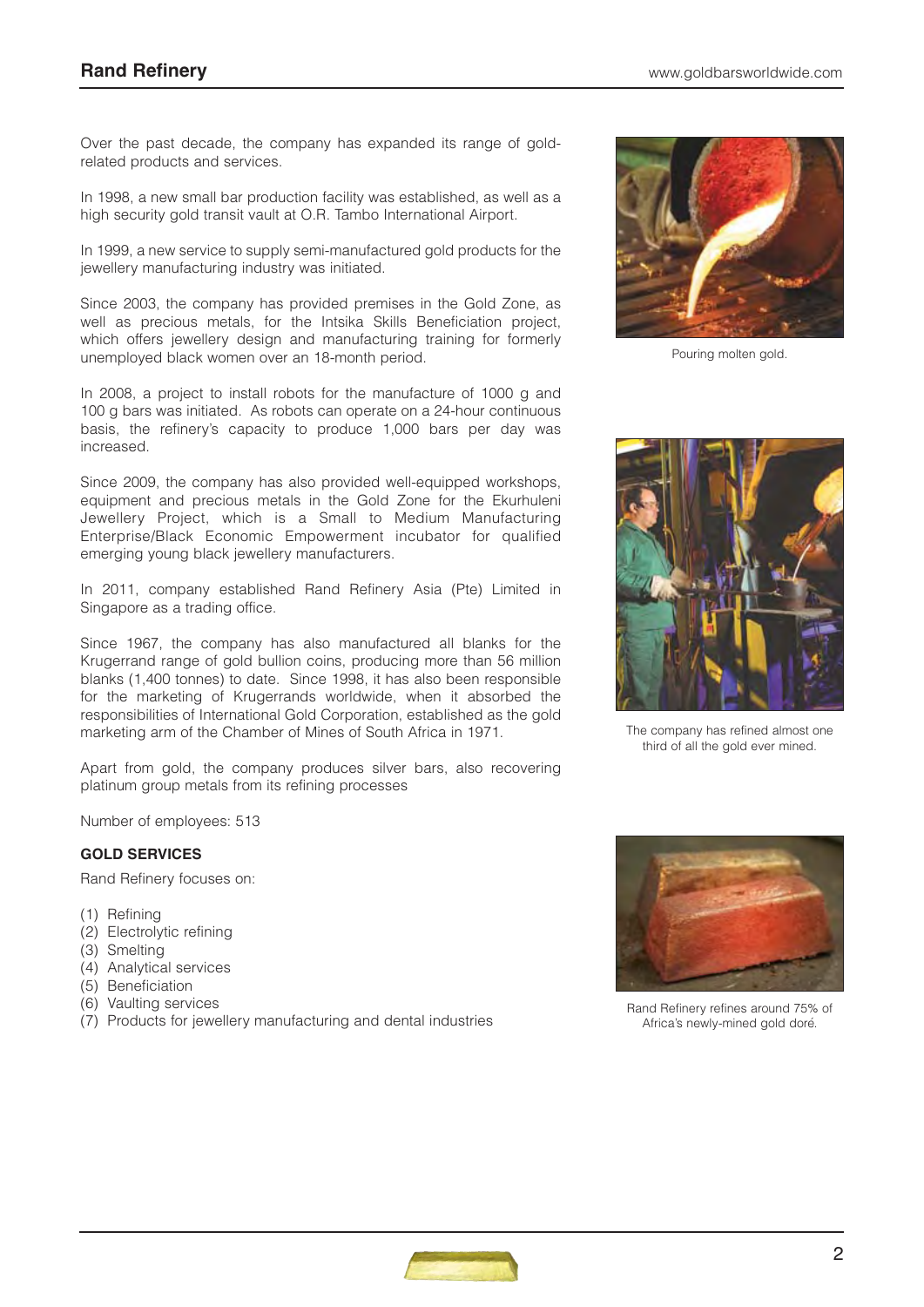# **GOLD REFINING AND RECYCLING OF SCRAP**

The company normally accepts the following gold-bearing materials for refining to specified purities up to 999.9:

- Semi-refined bullion
- Mine doré: predominantly gold
- Electrolytic slimes: derived from silver
- Precipitated gold slimes
- Loaded carbon
- Old jewellery
- Jewellery manufacturers scrap
- Computer and electronic scrap
- Old coins and medals
- Refining scrap
- Borax slag
- Gold bearing concentrates

Apart from refining more than 75% of Africa's newly-mined gold doré, the company also processes doré and gold-bearing by-products from other countries, notably in North America and the Far East. Approximately 40% of the total amount of doré that is refined is now sourced from outside South Africa.

In the refinery, the Miller Chlorination Process is used to separate the impurities from the gold received from mines.

Some customers, such as jewellery manufacturers and other industrial end-users, require gold that is almost 100% pure, so further electrolytic refining is necessary.

The smelter, which is the largest precious metal smelting operation in the southern hemisphere, uses high-tech pyrometallurgical methods. The facility recovers precious metals through smelting from approximately 4,000 tonnes of low-grade materials each year.

Annual gold refining capacity is recorded at approximately 600 tonnes.

![](_page_2_Picture_21.jpeg)

Rand Refinery has manufactured more London Good Delivery 400 oz bars than any other refiner.

![](_page_2_Picture_23.jpeg)

Kilobars have been manufactured since 1959.

![](_page_2_Picture_25.jpeg)

![](_page_2_Picture_26.jpeg)

100 g bars have been manufactured since 1985.

![](_page_2_Picture_28.jpeg)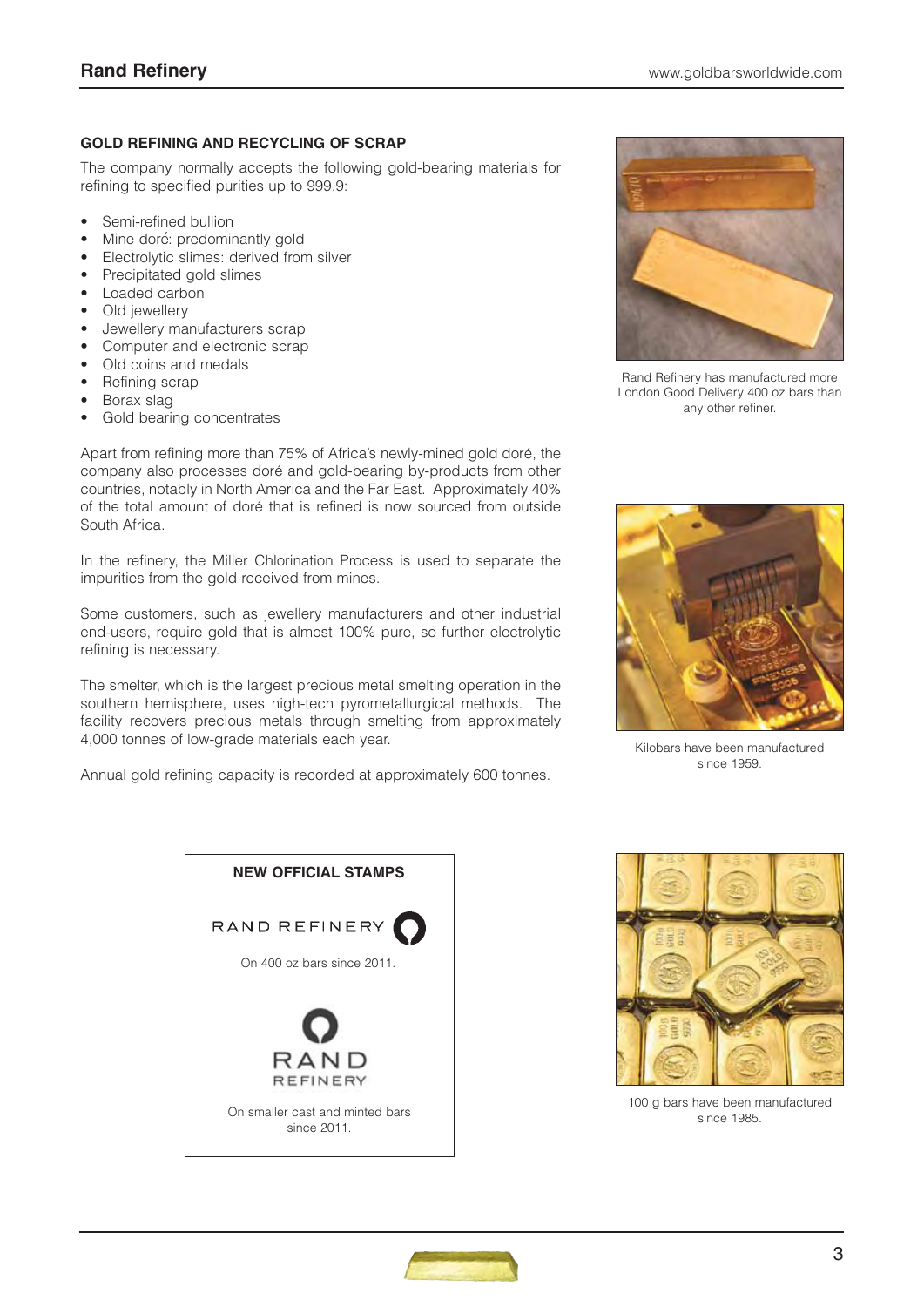# **GOLD BARS**

A standard range of 9 cast bars and 7 minted bars:

Cast: 400 oz, 100 oz, 1000 g, 500 g, 100 g, 10 tola, 5 tola, 10 tael, 5 tael Minted: 100 g, 50 g, 20 g, 10 g, 8 g, 5 g, 2.5 g

The company also manufactures customized bars for external entities.

# **TECHNICAL DESCRIPTION**

| Weight            | <b>Type</b> | <b>Fineness</b>          | <b>Shape</b> | <b>Dimensions</b>            | <b>First</b>  | <b>Serial Number</b>     | <b>System</b>            |
|-------------------|-------------|--------------------------|--------------|------------------------------|---------------|--------------------------|--------------------------|
|                   |             |                          |              | (mm)                         | <b>Issued</b> | <b>System</b>            | <b>Introduced</b>        |
| 400 oz            | Cast        | 995+, 999.9              | Rectangular  | 260 x 80 x 40                | 1921          | 2 letters                | 1921                     |
|                   |             |                          |              | 240 x 60 (base)              |               | Plus 4 numbers           |                          |
|                   |             |                          |              |                              |               | Plus year date           | 2008                     |
| 100 oz            | Cast        | $995+$                   | Rectangular  | 255 x 66 x 9                 | 1988          | As required              |                          |
| 1000 <sub>g</sub> | Cast        | 999.9                    | Rectangular  | $116 \times 51.5 \times 9.5$ | 1988          | 3 letters                | 1988                     |
|                   |             |                          |              |                              |               | Plus 6 numbers           |                          |
|                   |             |                          |              |                              |               | Plus year date           | 2008                     |
| 1000 <sub>g</sub> | Cast        | 995                      | Rectangular  | $116 \times 51.5 \times 9.5$ | 1988          | 2 letters                | 1988                     |
|                   |             |                          |              |                              |               | Plus 5 numbers           |                          |
|                   |             |                          |              |                              |               | Plus year date           | 2008                     |
| 500 g             | Cast        | 995, 999.9               | Rectangular  | 88 x 39 x 9.8                | 2005          | 2 letters                | 2005                     |
|                   |             |                          |              |                              |               | Plus 4 numbers           |                          |
| 100 g             | Cast        | 995, 999                 | Rectangular  | $45 \times 27 \times 4$      | 1985          | $\overline{\phantom{a}}$ | $\overline{\phantom{a}}$ |
| 10 tola           | Cast        | 999                      | Rectangular  | 45 x 27 x 5                  | 1986          | $\overline{\phantom{a}}$ |                          |
| 5 tola            | Cast        | 999                      | Rectangular  | $31 \times 19 \times 4$      | 2000          | $\overline{\phantom{a}}$ | $\overline{\phantom{a}}$ |
| 10 tael           | Cast        | 999                      | Rectangular  | 89 x 40 x 6                  | 1987          | $\overline{\phantom{a}}$ | $\overline{\phantom{a}}$ |
| 5 tael            | Cast        | 999                      | Rectangular  | $70 \times 29 \times 5$      | 1987          | $\overline{\phantom{a}}$ | $\overline{\phantom{a}}$ |
|                   |             |                          |              |                              |               |                          |                          |
| 100 <sub>g</sub>  | Minted      | 999.9                    | Rectangular  | 47.73 x 27.78 x 4.60         | 2012          | $\sim$                   | $\overline{\phantom{a}}$ |
| 50 g              | Minted      | 999.9                    | Rectangular  | 44.50 x 25.95 x 2.80         | 2012          | $\overline{\phantom{a}}$ | ٠                        |
| 20 g              | Minted      | 999.9                    | Rectangular  | 31.40 x 18.10 x 2.00         | 2012          | $\overline{\phantom{a}}$ | $\overline{\phantom{a}}$ |
| 10 <sub>g</sub>   | Minted      | 999.9                    | Rectangular  | 25.74 x 15.73 x 1.95         | 2012          | $\overline{\phantom{a}}$ | $\overline{\phantom{a}}$ |
| $8 g*$            | Minted      | $\overline{\phantom{a}}$ | Rectangular  |                              | 2012          | $\overline{\phantom{a}}$ |                          |
| $5g^*$            | Minted      | $\overline{\phantom{a}}$ | Rectangular  | $\overline{\phantom{a}}$     | 2012          | $\overline{\phantom{a}}$ | $\overline{\phantom{a}}$ |
| $2.5 g*$          | Minted      | ÷                        | Rectangular  |                              | 2012          | ٠                        |                          |

Source: Rand Refinery \* The dimensions and purity of the 8 g, 5 g and 2.5 g minted bars vary according to customer requirements.

### **Serial numbering systems**

**400 oz:** 2 letters, changed once 9,999 bars have been manufactured. 4 numbers record the bar serial number. For example, "LT 0382" means the 382nd bar made since the letters "LT" were selected. A year date has been stamped on the bars since 2008.

**1000 g** (999.9): 3 letters, changed once 999,999 bars have been manufactured. 6 numbers record the bar serial number. For example, "OTM 156486" means the 156,486th bar made since the current letters "OTM" were selected. A year date has been stamped on the bars since 2008.

**1000 g** (995): 2 letters, changed once 999,999 bars have been manufactured. 5 numbers record the bar serial number. For example, "SS 142,976" means the 142,976th bar made since the current letters "SS" were selected. A year date has been stamped on the bars since 2008.

![](_page_3_Picture_14.jpeg)

The company launched its 500 g bar in 2005.

![](_page_3_Picture_16.jpeg)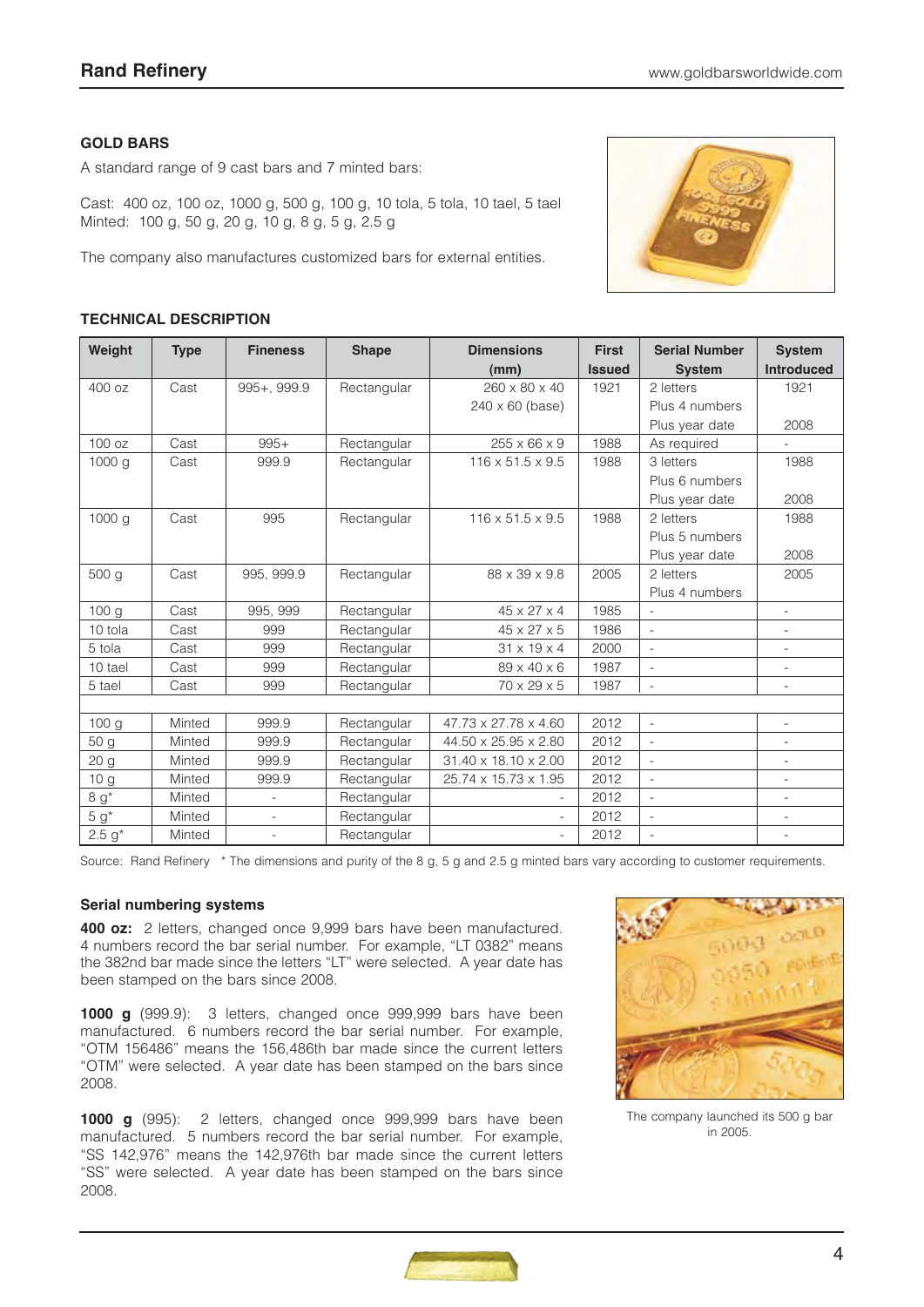# **HISTORY OF GOLD BAR MANUFACTURE**

The company has been the major supplier of 400 oz cast bars for the international gold market since 1921. Many of its bars are held by central banks around the world.

In 1959, 1000 g cast bars were issued, their dimensions changing in 1980, and again in 1988.

Between 1924 and 1940, large quantities of 10 oz bars were manufactured for issue under the name of the Bank of India, and 10 tola bars under the name of the Bombay Mint.

During the 1980s, cast bars in different weights, toll-manufactured on behalf of external entities, were issued: 100 g (1985), 10 tola (1986), 10 tael and 5 tael (1987), 100 oz (1988). The bars recorded, when requested, the company's official stamp.

In 2000, 5 tola cast bars were issued, followed by 500 g cast bars in 2005.

In 2012, the company will be issuing, for the first time on a commercial basis, a standard range of 4 minted bars: 100 g, 50 g, 20 g and 10 g. Customized 8 g, 5 g and 2.5 g bars can also be produced, on request.

In 2011, Rand Refinery launched a new logo, which is representative of the pouring of gold and a symbol of "Pure Refinement". The company's official stamps for gold bars incorporate the logo.

The company had previously (since 1921) depicted a springbuck, a small African antelope, on the official stamps for gold bars.

# **TRADE COMMUNICATION**

General enquiries by gold dealers and industrial customers should be directed to the company's headquarters in South Africa, or its trading office in Singapore.

### **Rand Refinery Pty Ltd – South Africa**

Physical Address Postal Address Refinery Road PO Box 565 Industries West **Germiston** Germiston 1400 1401 **South Africa** South Africa

Rand Refinery Pty Ltd Rand Refinery Pty Ltd

Tel: +27-11-418 9000 Fax: +27-11-418 9231 Email: gold@gold.co.za

Website: www.randrefinery.com

### **Rand Refinery Asia (Pte) Limited – Singapore**

41 Changi South Avenue 2 #03-01 Singapore 486153

Tel: +65-6420 0110 Fax: +65-6314 3823

![](_page_4_Picture_21.jpeg)

Minted bars will be manufactured for the international market in 2012.

![](_page_4_Picture_23.jpeg)

These long, flat bars, after rolling, will be cut with a die to produce blanks for minted bars.

![](_page_4_Picture_25.jpeg)

![](_page_4_Picture_26.jpeg)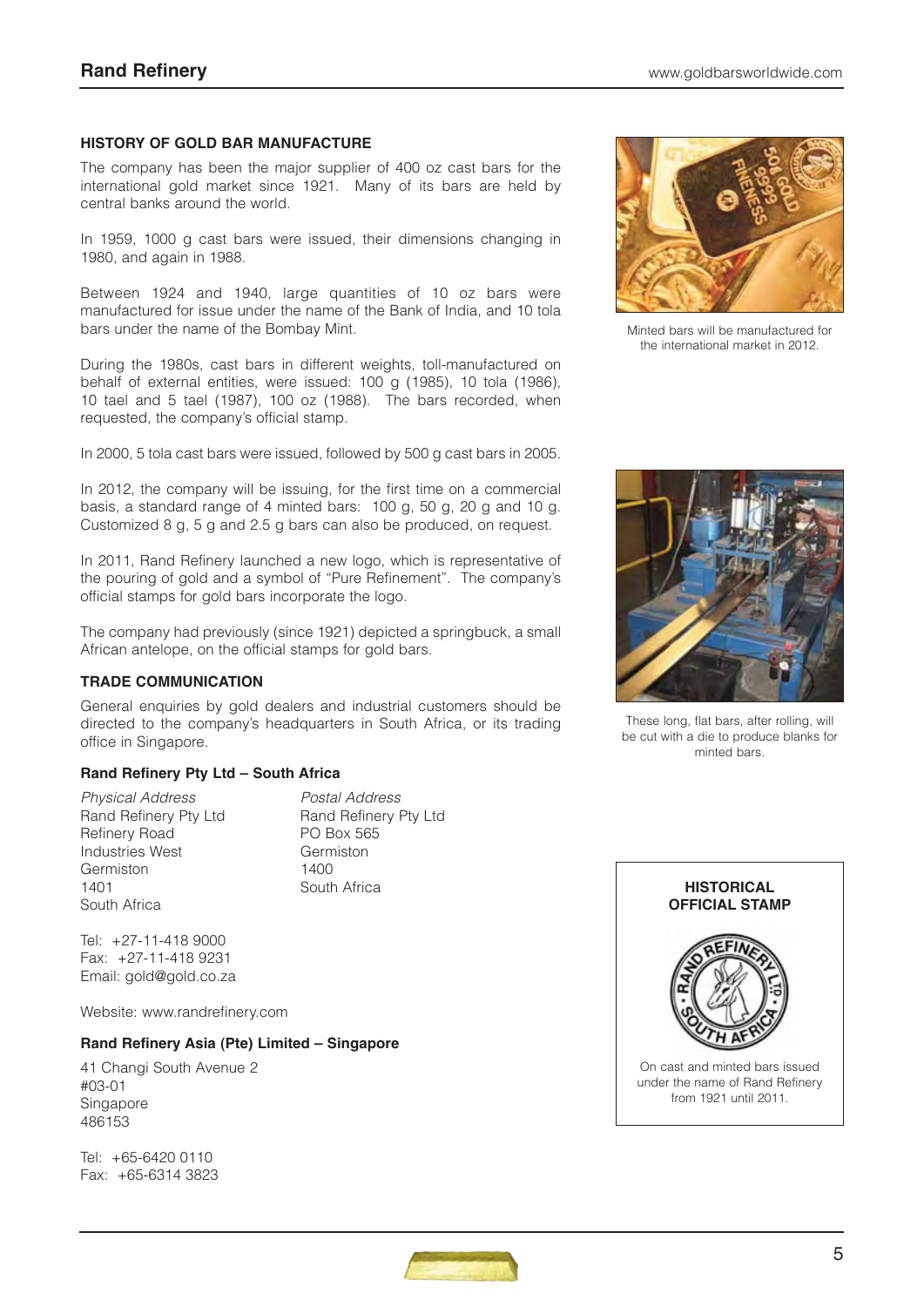# **LONDON GOOD DELIVERY BAR**

![](_page_5_Picture_3.jpeg)

![](_page_5_Picture_4.jpeg)

Rand Refinery has applied a new official stamp to London Good Delivery 400 oz bars since 2011.

![](_page_5_Picture_6.jpeg)